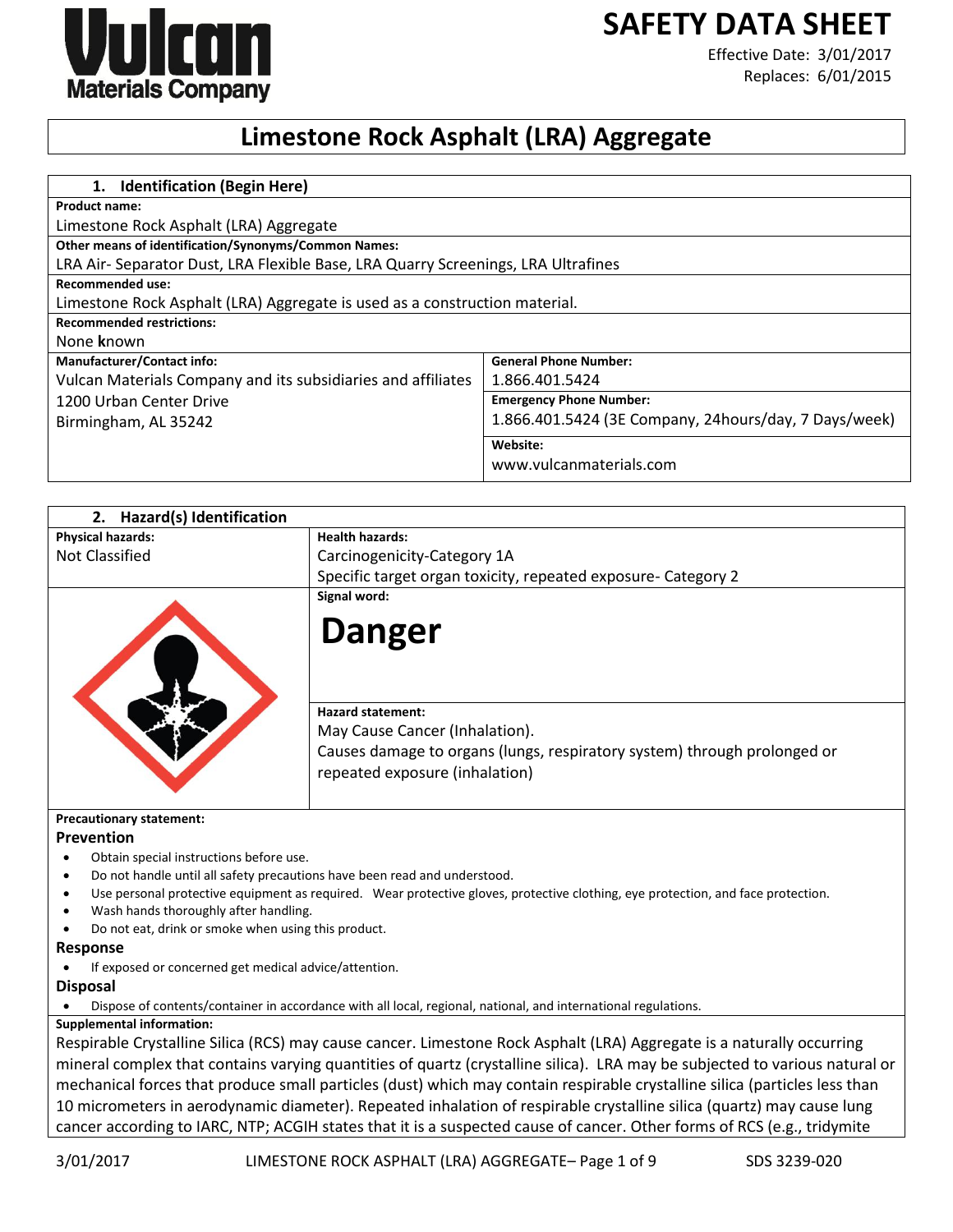| <b>Composition/information on ingredients</b><br>З. |                   |           |
|-----------------------------------------------------|-------------------|-----------|
| <b>Chemical name</b>                                | <b>CAS number</b> | %         |
| Limestone                                           | 1317-65-3         | $93 - 95$ |
| Quartz (crystalline silica)                         | 14808-60-7        | >1        |
| Native Asphalt Bitumen                              | 8052-42-4         | $5-7$     |

# **4. First-aid measures**

**Inhalation:** 

Remove to fresh air. Dust in throat and nasal passages should clear spontaneously. Contact a physician if irritation persists or if breathing is difficult.

**Eyes:** 

Immediately flush eye(s) with plenty of clean water for at least 15 minutes, while holding the eyelid(s) open. Occasionally lift the eyelid(s) to ensure thorough rinsing. Beyond flushing, do not attempt to remove material from eye(s). Contact a physician if irritation persists or later develops.

**Skin:** 

Clean exposed skin with soap or mild detergent and large amounts of water until all traces are removed from the skin. Do not use solvents or thinners to remove material from skin. Get medical attention if irritation develops or persists. **Ingestion:** 

If person is conscious, do not induce vomiting. Give large quantity of water and get medical attention. Never attempt to make an unconscious person drink.

## **Most important symptoms/effects, acute and delayed:**

Dust from hardened, dry product may irritate the eyes, skin, and respiratory tract. Breathing respirable crystalline silicacontaining dust for prolonged periods in the workplace can cause lung damage and a lung disease called silicosis. Symptoms of silicosis may include (but are not limited to) shortness of breath, difficulty breathing with or without exertion; coughing; diminished work capacity; diminished chest expansion; reduction of lung volume; right heart enlargement and/or failure.

**Indication of immediate medical attention and special treatment needed:**

Not all individuals with silicosis will exhibit symptoms of the disease. However, silicosis can be progressive and symptoms can appear even years after exposures have ceased. Persons with silicosis have an increased risk of pulmonary tuberculosis infection.

# **For emergencies contact 3E Company at 1.866.401.5424 (24 hours/day, 7 days/week).**

# **5. Fire-fighting measures**

**Suitable extinguishing media:**

Agents approved for Class B hazards (e.g., dry chemical, carbon dioxide, halogenated agents, foam, and steam) and water fog.

**Unsuitable extinguishing media:**

Avoid use of straight-stream water. Adding water to hot asphalt presents an explosion hazard.

**Specific hazards arising from the chemical:**

Fumes and vapors can explode when concentrated in an enclosed environment and supplied with an ignition source. Never weld or use a cutting torch or open flame on a full, partially full or empty bin, hopper, or other container that holds or has held asphalt material unless precautions are taken to prevent explosion. WARNING: Hydrogen sulfide (H<sub>2</sub>S) and other hazardous gases/vapors may evolve and collect in the headspace of storage tanks or other enclosed vessels, and can create an explosive, toxic or oxygen deficient atmosphere. H<sub>2</sub>S gas is extremely flammable and can explode if an ignition source is provided. See Section 11 for health effects of  $H_2S$  gas.

**Special protective equipment and precautions for firefighters:**

Avoid breathing irritating and potentially toxic fumes, including hydrogen sulfide gas. Firefighters should wear NIOSH/MSHA approved positive pressure breathing apparatus (SCBA) with full face mask and full protective equipment.

**Fire-fighting equipment/instructions:**

Adding water to hot asphalt presents an explosion hazard.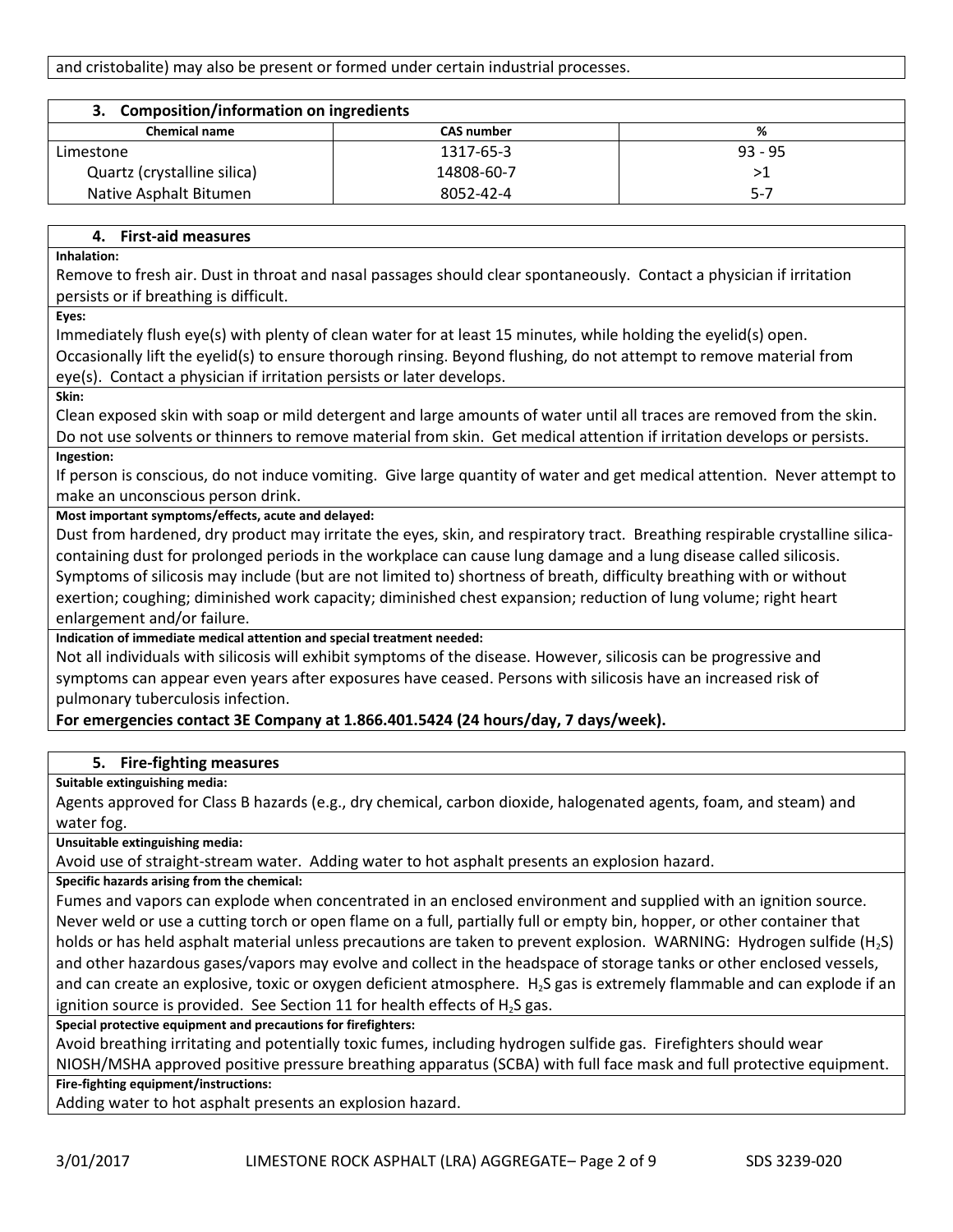#### **Specific methods:**

Use water spray to keep fire-exposed containers cool.

#### **6. Accidental release measures**

**Personal precautions, protective equipment and emergency procedures:**

Ventilate area and avoid emission inhalation or skin contact by using appropriate precautions outlined in this SDS (see Section 8). Keep all sources of ignition at least 50 feet away. Prevent materials from entering streams, drainages, or sewers. Spills entering surface waters or sewers entering/leading to surface waters must be reported to the National Response Center 1-800-424-0882. Based on volume and use, components of this product may be subject to reporting requirements of Title III of SARA, 1986, and 40 CFR 372.

## **For emergencies, contact 3E Company at 1-866-401-5424 (24 hours/day, 7 days/week)**.

#### **Environmental precautions:**

Stop leak and contain spilled material with sand, aggregate fines, or other inert adsorbent. Collect adsorbed product and clean up materials in appropriate container for proper disposal. Notify proper authorities. Prevent from entering into sewers or drainage systems where it can harden and clog flow.

#### **Methods and materials for containment and cleaning up:**

Contact the asphalt plant to determine feasibility of recycling material. Dispose of waste materials in accordance with applicable federal, state and local laws and regulations.

#### **7. Handling and storage**

#### **Precautions for safe handling:**

Follow personal protection and protective controls set forth in Section 8 of this SDS when handling this product. If personnel must enter a tank or other confined space that contained this material, follow the OSHA Confined Space Entry Program as specified in 29 CFR 1910.146. Do not store near food, beverages or smoking materials. Avoid personal contact with heated material. Respirable crystalline silica-containing dust may be generated when hardened asphalt mix is subjected to mechanical forces, such as demolition work, surface treatment (sanding, grooving, chiseling, etc.), and/or recycling of pavement.

Do not attempt to clean empty containers since residue is difficult to remove. Do not pressurize, cut, weld, braze, solder, drill, grind or expose such containers to heat, flame, sparks, static electricity, or other sources of ignition as they may explode and cause injury or death.

Tripping accidents have occurred because of asphalt buildup on bottoms of shoes and boots; buildup should be removed regularly to prevent such accidents. Do not use solvents or thinners to clean footwear.

#### **Conditions for safe storage, including any incompatibilities:**

Store away from all ignition sources and open flames in accordance with applicable laws and regulations.

Vapors containing hydrogen sulfide may accumulate during storage or transport of asphaltic materials. When petroleum asphalt products are heated, potentially irritating emissions (fumes, mists, and vapors) may be released.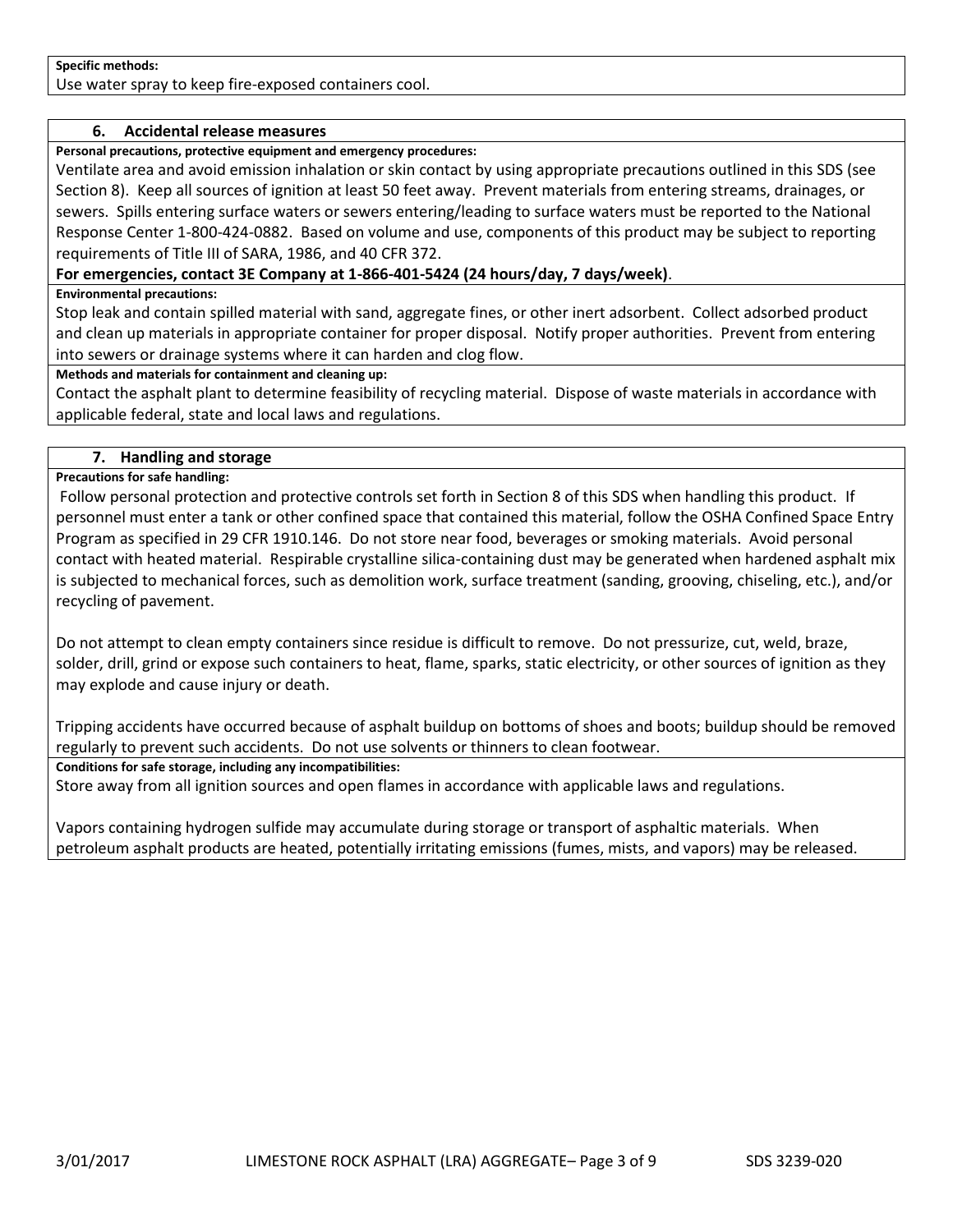## **8. Exposure controls/personal protection**

#### **Legend:**

NE = Not Established; PEL = Permissible Exposure Limit; TLV = Threshold Limit Value; REL = Recommended Exposure Limit; OSHA = Occupational Safety and Health Administration; MSHA = Mine Safety and Health Administration; NIOSH = National Institute for Occupational Safety and Health; ACGIH = American Conference of Governmental Industrial Hygienists

| <b>Allencan Comerchied or Covernmental maastriari rygichists</b>             | <b>OSHA/MSHA</b>                                                                                                                                | <b>ACGIH</b>                                                                           | <b>NIOSH</b>                              |
|------------------------------------------------------------------------------|-------------------------------------------------------------------------------------------------------------------------------------------------|----------------------------------------------------------------------------------------|-------------------------------------------|
| Component                                                                    | PEL                                                                                                                                             | <b>TLV</b>                                                                             | <b>REL</b>                                |
| Limestone (Calcium Carbonate)                                                | $\overline{15 \text{ mg}}/\text{m}^3$ (total dust)                                                                                              | 10 mg/m <sup>3</sup> (total dust as Calcium                                            | 10 mg/m $3$ (total dust)                  |
|                                                                              | 5 mg/m <sup>3</sup> (respirable fraction)                                                                                                       | Carbonate)                                                                             | 5 mg/m <sup>3</sup> (respirable fraction) |
| <b>Asphalt Fumes</b>                                                         | <b>NE</b>                                                                                                                                       | $0.5 \,\mathrm{mg/m^3}$ (as benzene-soluble<br>aerosol)                                | Ceiling 5 ppm                             |
| Particulates not otherwise classified                                        | 15 mg/m <sup>3</sup> (total dust)<br>5 mg/m <sup>3</sup> (respirable fraction)                                                                  | 10 mg/m <sup>3</sup> (inhalable fraction)<br>3 mg/m <sup>3</sup> (respirable fraction) | <b>NE</b>                                 |
| Respirable dust containing silica                                            | 10 mg/m <sup>3</sup> ÷ (% silica + 2)                                                                                                           | Use Respirable Silica TLV                                                              | Use Respirable Silica TLV                 |
| Total dust containing silica                                                 | MSHA: 30 mg/m <sup>3</sup> $\div$ (% silica + 3)                                                                                                | <b>NE</b>                                                                              | <b>NE</b>                                 |
| Respirable Crystalline Silica (quartz)                                       | OSHA: $0.05 \text{ mg/m}^3$ (PEL)<br>OSHA: 0.025 mg/m <sup>3</sup> (Action Level)<br>MSHA: Use Respirable Dust<br>containing Silica PEL (above) | 0.025 mg/m <sup>3</sup>                                                                | 0.05 mg/m <sup>3</sup>                    |
| Respirable Tridymite and Cristobalite<br>(other forms of crystalline silica) | OSHA: Use respirable crystalline<br>silica PEL<br>MSHA: 1/2 of respirable dust<br>containing silica PEL                                         | 0.025 mg/m <sup>3</sup>                                                                | 0.05 mg/m <sup>3</sup>                    |

#### **Exposure Guidelines:**

Workers should station themselves on the upwind side of asphalt emissions when possible. It is recommended that asphalt emissions be monitored regularly to determine exposure levels. Total dust containing silica, respirable silicacontaining dust and respirable crystalline silica (quartz) levels should be monitored regularly to determine worker exposure levels. Exposure levels in excess of allowable exposure limits should be reduced by all feasible engineering controls, including (but not limited to) wet suppression, ventilation, process enclosure, and enclosed employee workstations.

Wash hands before eating, drinking, smoking and/or using toilet facilities. A clean water supply for emergency first aid and washing facilities should be readily available. Do not use solvents or thinners to remove material from skin. Laundering clothing between uses is recommended.

## **Engineering Controls:**

General dilution or local exhaust ventilation is required to maintain exposures below appropriate exposure limits. Activities with dried/hardened product that generate dust require the use of general ventilation, local exhaust and/or wet suppression methods to maintain exposures below allowable exposure limits.

#### **Eye Protection:**

Use a full face shield and chemical safety goggles if handling heated material. Safety glasses with side shields should be worn as minimum protection at ambient temperatures. Contact lens should not be worn when eye contact with product is possible.

## **Skin Protection (Protective Gloves/Clothing):**

Avoid skin contact with material by wearing impervious gloves and protective clothing. With product at ambient temperatures, use disposable nitrile, neoprene or butyl rubber material. When handling hot material, use heat-resistant gloves. Use insulated, heat-resistant clothing as necessary.

#### **Respiratory Protection:**

Not expected to be necessary under normal use and working conditions.

All respirators must be NIOSH-approved for the exposure levels present. (See NIOSH Respirator Selection Guide). The need for respiratory protection should be evaluated by a qualified safety and health professional. Activities that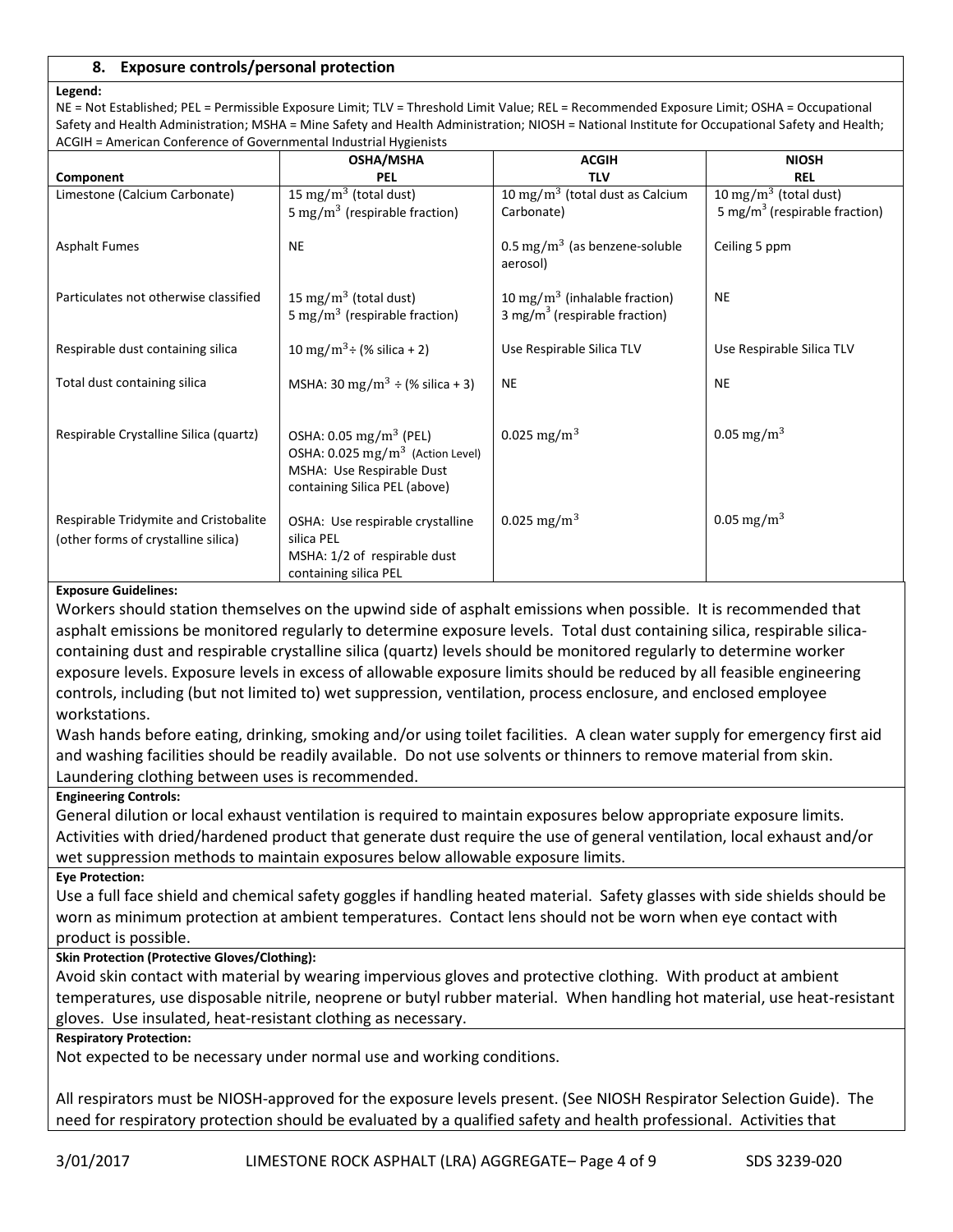generate dust require the use of an appropriate dust respirator where dust levels exceed or are likely to exceed allowable exposure limits. For respirable silica-containing dust levels that exceed or are likely to exceed an 8-hour time weighted average (TWA) of 0.25  $\rm mg/m^3$ , a high efficiency particulate filter respirator must be worn at a minimum; however, if respirable silica-containing dust levels exceed or are likely to exceed an 8-hour TWA of 1.25  $mg/m^3$  an airpurifying, full-face respirator or equivalent is required. Respirator use must comply with applicable MSHA (42 CFR 84) or OSHA (29 CFR 1910.134 ) standards, which include provisions for a user training program, respirator inspection, repair and cleaning, respirator fit testing, medical surveillance and other requirements.

# **9. Physical and chemical properties**

## **Appearance:**

Gray to black round or angular particles.

| Oray to black round or angular particles. |                                          |                                               |
|-------------------------------------------|------------------------------------------|-----------------------------------------------|
| Odor:                                     | PH:                                      | <b>Decomposition temperature:</b>             |
| Mild asphaltic odor when fresh or         | Not applicable                           | Not applicable                                |
| heated.                                   |                                          |                                               |
| Melting point/freezing point:             | Initial boiling point and boiling range: | Flash point:                                  |
| $100 - 135$ °                             | Not applicable                           | Product: Not available                        |
| <b>Evaporation rate:</b>                  | Flammability:                            | Upper/lower flammability or explosive limits: |
| Not applicable                            | Not applicable                           | Not applicable                                |
| Vapor pressure:                           | <b>Relative density:</b>                 | Solubility:                                   |
| Not applicable                            | >1                                       | Negligible                                    |
|                                           | Not applicable                           |                                               |
| Partition coefficient: n-octanol/water.   | <b>Autoignition temperature:</b>         | Specific Gravity (H2O = 1):                   |
| Not applicable                            | Not applicable                           | $2.2 - 2.3$ (bulk)                            |
|                                           |                                          |                                               |

# **10. Stability and reactivity**

**Reactivity:**

Contact with fluorine may cause burning or explosion. Adding water to hot asphalt presents an explosion hazard. **Chemical stability:**

Stable under normal temperatures and pressures.

**Possibility of hazardous reactions:** 

Keep away from direct flame/ignition sources.

**Conditions to avoid (e.g., static discharge, shock or vibration):**

Contact with incompatible materials should be avoided (see below). See Sections 5 and 7 for additional information. **Incompatible materials:**

Strong oxidizers may react with hydrocarbons. Silica ignites on contact with fluorine and is incompatible with acids, aluminum, ammonium salts and magnesium. Silica reacts violently with powerful oxidizing agents such as fluorine, boron trifluoride, chlorine trifluoride, manganese trifluoride, and oxygen difluoride yielding possible fire and/or explosions. Silica dissolves readily in hydrofluoric acid producing a corrosive gas – silicon tetrafluoride.

# **Hazardous decomposition products:**

Carbon monoxide and other compounds (such as amines, ammonia, nitrogen dioxide, sulfur dioxide, ozone, hydrogen sulfide, and various hydrocarbons) may be released by thermal decomposition. Hazardous vapors can collect in enclosed vessels or areas if not properly ventilated. If hydrogen sulfide is present, the flammable limits range from 4.3 to 45.5% by volume and its presence may promote the formation of pyrophoric (spontaneously igniting) iron compounds (See 29 CFR 1910.146). Respirable crystalline silica-containing dust may be generated. When heated, quartz is slowly transformed into tridymite (above 860°C/1580°F) and cristobalite (above 1470°C/2678°F). Both tridymite and cristobalite are other forms of crystalline silica.

# **11. Toxicological information**

**Note:** Some potential adverse health effects described in the SDS for this product are based on refined asphalt cement, a similar material to native asphalt bitumen. However, it is expected that the native bitumen is less hazardous because of its composition and physical form. Limestone rock asphalt (LRA) is limestone rock impregnated with native asphalt bitumen; native asphalt bitumen has limited chronic toxicity data.

**Primary Routes of Exposure:**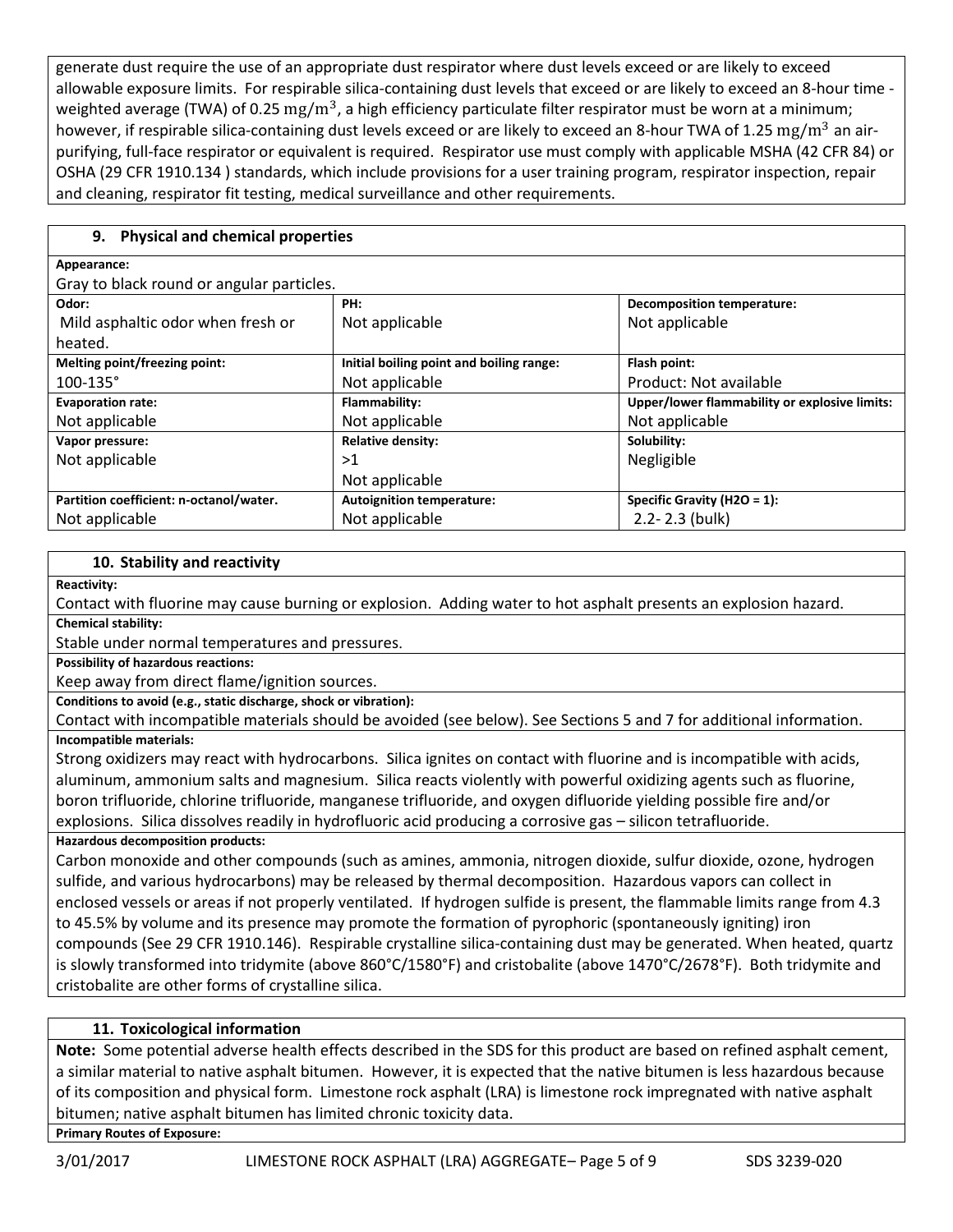## **Symptoms related to the physical, chemical, toxicological characteristics**

#### **Inhalation:**

Dusts may irritate the nose, throat and respiratory tract by mechanical abrasion. Coughing sneezing and shortness of breath may occur. Symptoms of silicosis may include (but are not limited to) shortness of breath, difficulty breathing with or without exertion; coughing; diminished work capacity; diminished chest expansion; reduction of lung volume; right heart enlargement and/or failure. Persons with silicosis have an increased risk of pulmonary tuberculosis infection.

Contains or may release hydrogen sulfide (H<sub>2</sub>S) gas when heated. Exposure to H<sub>2</sub>S concentrations above the permissible exposure limit causes irritation of the mucous membranes, headache, dizziness, vomiting, coughing, nasal discharge and pulmonary edema. At levels between 500 and 700 ppm, respiratory paralysis, loss of consciousness and possibly death can occur within 30 to 60 minutes. Exposure to higher concentrations can result in immediate death. Repeated exposure to low levels may also cause eye effects including conjunctivitis and corneal injury. There is no evidence that  $H_2S$  will accumulate in the body tissue after repeated overexposure.

## **Eye Contact:**

Dust particles can scratch the eye causing tearing, redness, a stinging or burning feeling, or swelling of the eyes with blurred vision.

## **Skin Contact:**

Dust particles can scratch and irritate the skin with redness, an itching or burning feeling, swelling of the skin, and/or rash.

## **Ingestion:**

Expected to be practically non-toxic. Ingestion of large amounts may cause gastrointestinal irritation including nausea, vomiting, diarrhea, and blockage.

#### **Medical Conditions Aggravated by Exposure:**

Irritated or broken skin increases chance of contact dermatitis. Pre-existing medical conditions that may be aggravated by exposure include disorders of the eye, skin and lung. Smoking tobacco will impair the ability of the lungs to clear themselves of dust.

## **Delayed and immediate effects and also chronic effects from short- and long-term exposure:**

Prolonged and repeated exposure to asphalt may cause skin disorders such as dermatitis, folliculitis, and acne-like lesions, or more rarely, pigmentation of the skin. Chronic inhalation of high concentrations of asphalt emissions may cause chronic bronchitis and pneumonitis (inflammation of the lungs). In mice, there was damage to the lungs, including bronchitis, pneumonitis, and abscess formation. Guinea pigs and rats showed pneumonitis, peribronchial adenomatosis, and some squamous cell metaplasia. This material contains heavy vacuum distillates/aromatic extract oils. Repeated dermal application of these oils to experimental animals has been reported to cause skin disorders, effects on the liver, thymus and blood forming organs, as well as fetal death and birth defects.

# **The following information applies to the dried product if it is subjected to mechanical forces (such as demolition or asphalt recycling work), which may generate crystalline silica-containing dust particles:**

Prolonged overexposure to respirable dusts in excess of allowable exposure limits can cause inflammation of the lungs leading to possible fibrotic changes, a medical condition known as pneumoconiosis.

Prolonged and repeated overexposure to high levels of respirable crystalline silica-containing dust may cause a chronic form of silicosis, an incurable lung disease that may result in permanent lung damage or death. Chronic silicosis generally occurs after 10 years or more of overexposure; a more accelerated type of silicosis may occur between 5 and 10 years of higher levels of prolonged and repeated overexposure. In early stages of silicosis, not all individuals will exhibit symptoms (signs) of the disease. However, silicosis can be progressive, and symptoms can appear at any time, even years after exposure has ceased.

Repeated overexposures to very high levels of respirable crystalline silica for periods as short as six months may cause acute silicosis. Acute silicosis is a rapidly progressive, incurable lung disease that is typically fatal. Symptoms include (but are not limited to): shortness of breath, cough, fever, weight loss, and chest pain.

Respirable dust containing newly broken crystalline silica particles has been shown to be more hazardous to animals in laboratory tests than respirable dust containing older crystalline silica particles of similar size. Respirable crystalline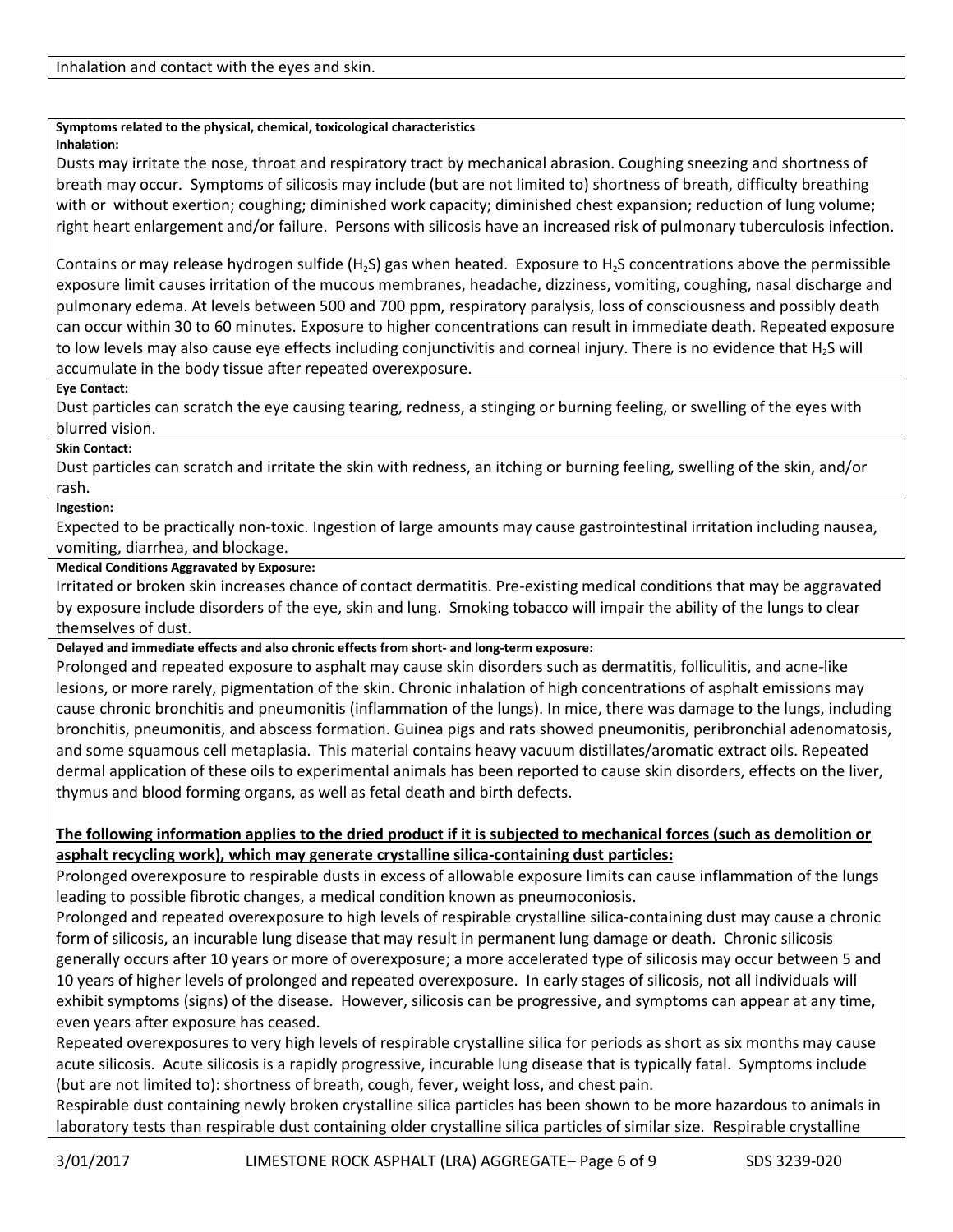silica particles which had aged for sixty days or more showed less lung injury in animals than equal exposures to respirable dust containing newly broken particles of respirable crystalline silica.

There are reports in the literature suggesting that excessive respirable crystalline silica exposure may be associated with autoimmune disorders and other adverse health effects involving the kidney. In particular, the incidence of scleroderma (thickening of the skin caused by swelling and thickening of fibrous tissue) appears to be higher in silicotic individuals. To date, the evidence does not conclusively determine a causal relationship between silica exposure and these adverse health effects.

# **Carcinogenicity:**

Skin application of asphalt fume condensate fractions caused skin tumors in laboratory mice. When asphalt was dissolved or mixed with a solvent prior to exposing laboratory animals, the carcinogenicity results were weakly positive. The causal agent is thought to be 4 to 6 ring polycyclic aromatic compounds (PAH). Trace amounts of these materials may be present in asphalts and can be generated upon excessive heating. Some PAHs have been identified as causing carcinogenic and reproductive effects. Currently, epidemiological evidence does not support a link between asphalt exposure and human skin cancer.

Repeated breathing of asphalt emissions has not resulted in a carcinogenic response in laboratory animal testing. Although epidemiological studies on asphalt workers have suggested a possible link between asphalt fumes and certain types of cancer, confounding factors such as smoking and concomitant exposure to other agents in the workplace may have influenced the results of these studies. Asphalt is not listed as a carcinogen by the National Toxicology Program (NTP) or the Occupational Safety and Health Administration (OSHA). In 1985, the International Agency for Research on Cancer (IARC) determined that there is inadequate evidence that asphalt alone is carcinogenic to humans. However, IARC states that there is sufficient evidence that extracts (asphalts dissolved in hydrocarbon solvents) are carcinogenic to laboratory animals. Although epidemiological studies on some petroleum products containing polycyclic aromatics suggest the possibility of skin cancer induction in humans, a link between petroleum asphalt exposure and human skin cancer has not been established.

# **The following information applies to the dried product if it is subjected to mechanical forces (such as demolition or asphalt recycling work), which may generate crystalline silica-containing dust particles:**

Epidemiology studies on the association between respirable crystalline silica exposure and lung cancer have had both positive and negative results. There is some speculation that the source, type, and level of exposure of respirable crystalline silica may play a role. Studies of persons with silicosis indicate an increased risk of developing lung cancer, a risk that increases with the level and duration of exposure. It is not clear whether lung cancer develops in non-silicotic patients. Several studies of silicotics do not account for lung cancer confounders, especially smoking, which have been shown to increase the risk of developing lung disorders, including emphysema and lung cancer.

In October 1996, an IARC Working Group designated respirable crystalline silica as carcinogenic (Group 1). In 2012, an IARC Working Group re-affirmed that inhalation of crystalline silica was a known human carcinogen. The NTP's Report on Carcinogens, 9th edition, lists respirable crystalline silica as a "known human carcinogen." In the year 2000, the American Conference of Governmental Industrial Hygienists (ACGIH) listed respirable crystalline silica (quartz) as a suspected human carcinogen (A-2). These classifications are based on sufficient evidence of carcinogenicity in certain experimental animals and on selected epidemiological studies of workers exposed to respirable crystalline silica. **Additional information on toxicological-effects:**

**Note: Because this product is not heated under normal use and working conditions, asphalt emissions (fumes vapors or mists) are expected to be minimal. If product comes in contact with heated surfaces or is heated, emissions may increase. Hazards of dried asphalt products are discussed in Section 11.** 

**Acute toxicity:** Not classified

No specific data on product.

Material similar to limestone (calcium carbonate CAS# 471-34-1) has oral LD50 (rats) = 6450 mg/kg.) Asphalt has oral LD50 (rats) >5g/kg.

**Skin corrosion/irritation:** Not classified.

**Serious eye damage/eye irritation:** Not classified.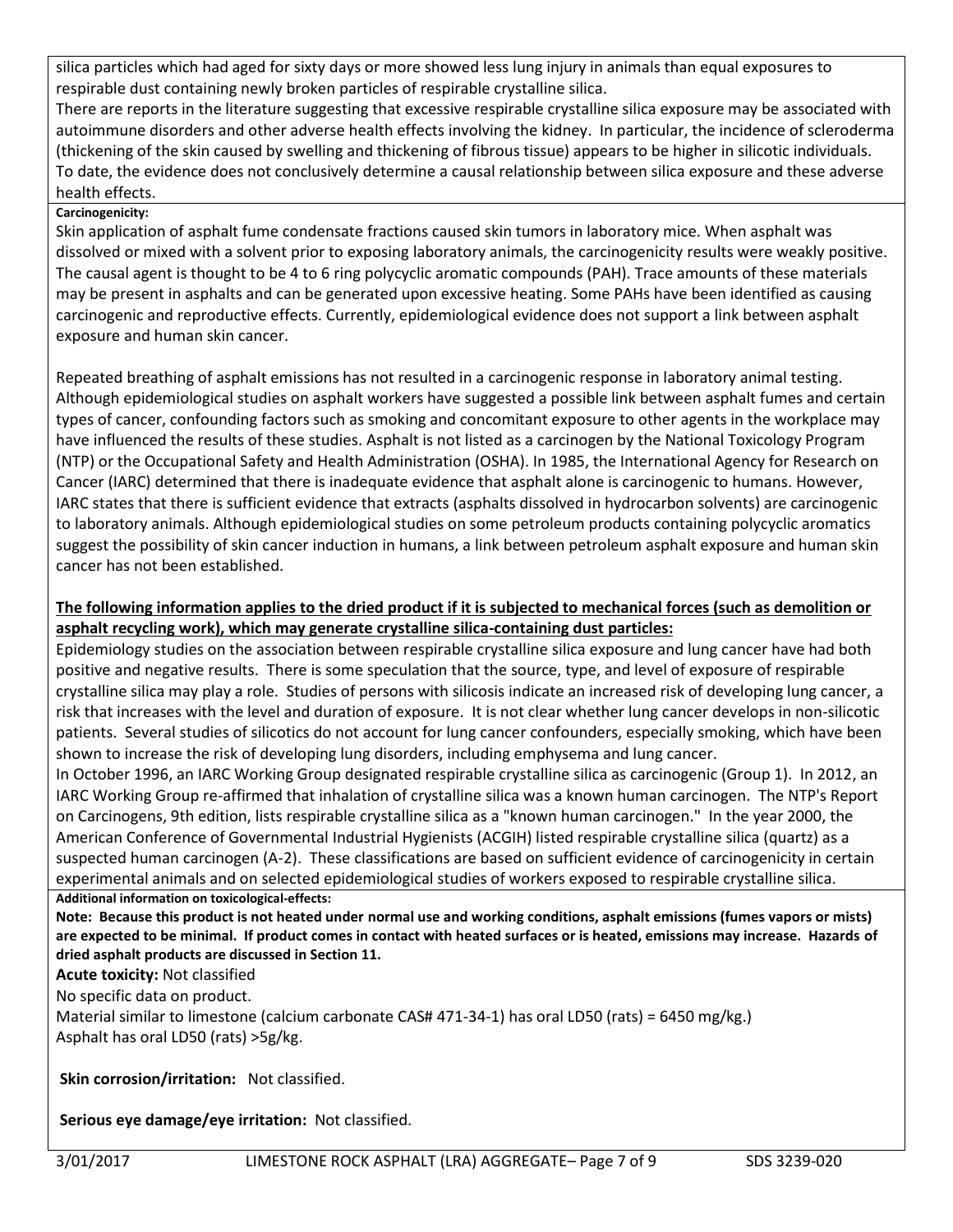**Respiratory sensitization:** Not classified.

**Skin sensitization:** Not classified.

**Germ cell Mutagenicity:** Not classified.

**Carcinogenicity:** May cause cancer (Inhalation).

**Reproductive toxicity:** Not classified.

**Specific target organ toxicity - single exposure:** Not classified.

**Specific target organ- toxicity – repeated exposure:** Causes damage to organs (lung/respiratory system) through prolonged or repeated exposure (inhalation).

**Aspiration toxicity:** Not classified.

| 12. Ecological information                                                                     |
|------------------------------------------------------------------------------------------------|
| Ecotoxicity (aquatic and terrestrial, where available):                                        |
| No specific data on this product. The asphalt component may cause damage to aquatic organisms. |
| Persistence and degradability:                                                                 |
| Expected to be resistant to biodegradation.                                                    |
| <b>Bioaccumulative potential:</b>                                                              |
| Significant bioaccumulation is unlikely.                                                       |
| Mobility in soil:                                                                              |
| Significant migration into the environment is unlikely.                                        |
| Other adverse effects:                                                                         |
| No specific data on this product.                                                              |
|                                                                                                |

## **13. Disposal considerations**

**Safe handling and disposal of waste:**

Place contaminated materials in appropriate containers and dispose of in a manner consistent with applicable federal, state, and local regulations. Prevent from entering drainage, sewer systems, and unintended bodies of water. It is the responsibility of the user to determine, at the time of disposal, whether product meets criteria for hazardous waste. Product uses, transformations, mixture and processes, may render the resulting material hazardous.

## **14. Transport information**

| <b>UN Number:</b>               |
|---------------------------------|
| Not regulated.                  |
| <b>UN Proper shipping name:</b> |
| Not regulated.                  |
| <b>Transport Hazard class:</b>  |
| Not applicable.                 |
| Packing group, if applicable:   |
| Not applicable.                 |
| Marine pollutant (Yes/No):      |
| Not applicable.                 |

## **15. Regulatory information**

**Toxic Substances Control Act (TSCA):**

The components in this product are listed on the TSCA Inventory or are exempt.

**Comprehensive Environmental Response, Compensation and Liability Act (CERCLA):**

Releases of this material to water may be reportable to the National Response Center under the Comprehensive Environmental Response, Compensation, and Liability Act (CERCLA) or to state and local emergency planning